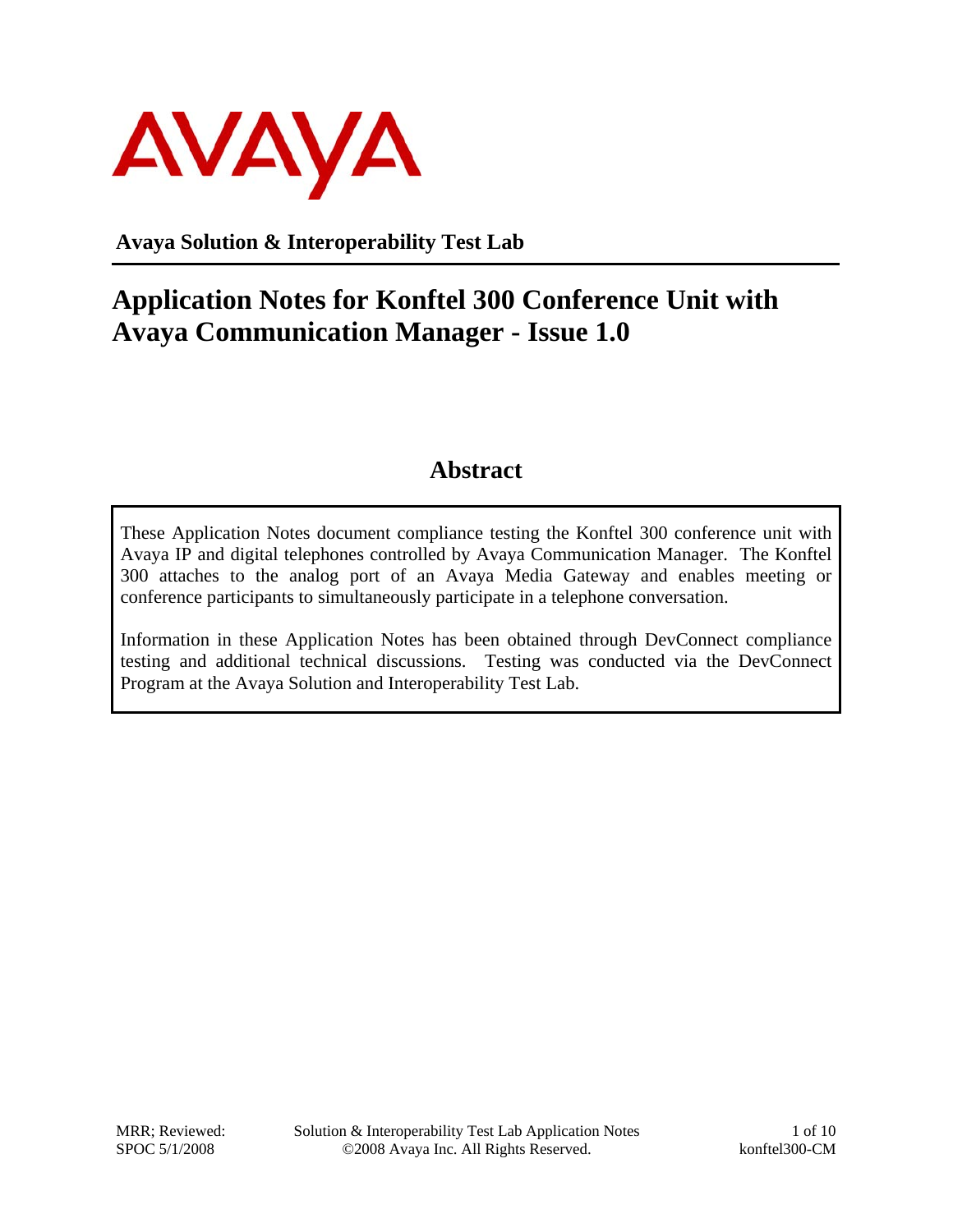## **1. Introduction**

The purpose of these Application Notes is to illustrate how the Konftel 300 conference unit can be used within a telephone system consisting of Avaya IP and digital telephones controlled by Avaya Communication Manager. The Konftel 300 conference unit attaches to the analog port of an Avaya Media Gateway, and contains a microphone and loudspeaker, which effectively extends the range from which the telephone can be used to include an area of 30 square meters. Placed within a conference room, the Konftel unit enables all of the participants in the room to take part in a telephone conversation. The unit also performs echo cancellation to avoid feedback problems that might otherwise occur.

This document details the configuration used for compliance testing with Konftel 300 with Avaya Communication Manager. The diagram below depicts the configuration used for compliance testing.



**Figure 1: Test Configuration** 

The configuration that was used for testing consists of an Avaya G350 Media Gateway, and an Avaya S8300 Server. The Avaya telephones and the Konftel 300 were located at physically separate locations to ensure that sound from the test location could not be heard other than via the telephone connection.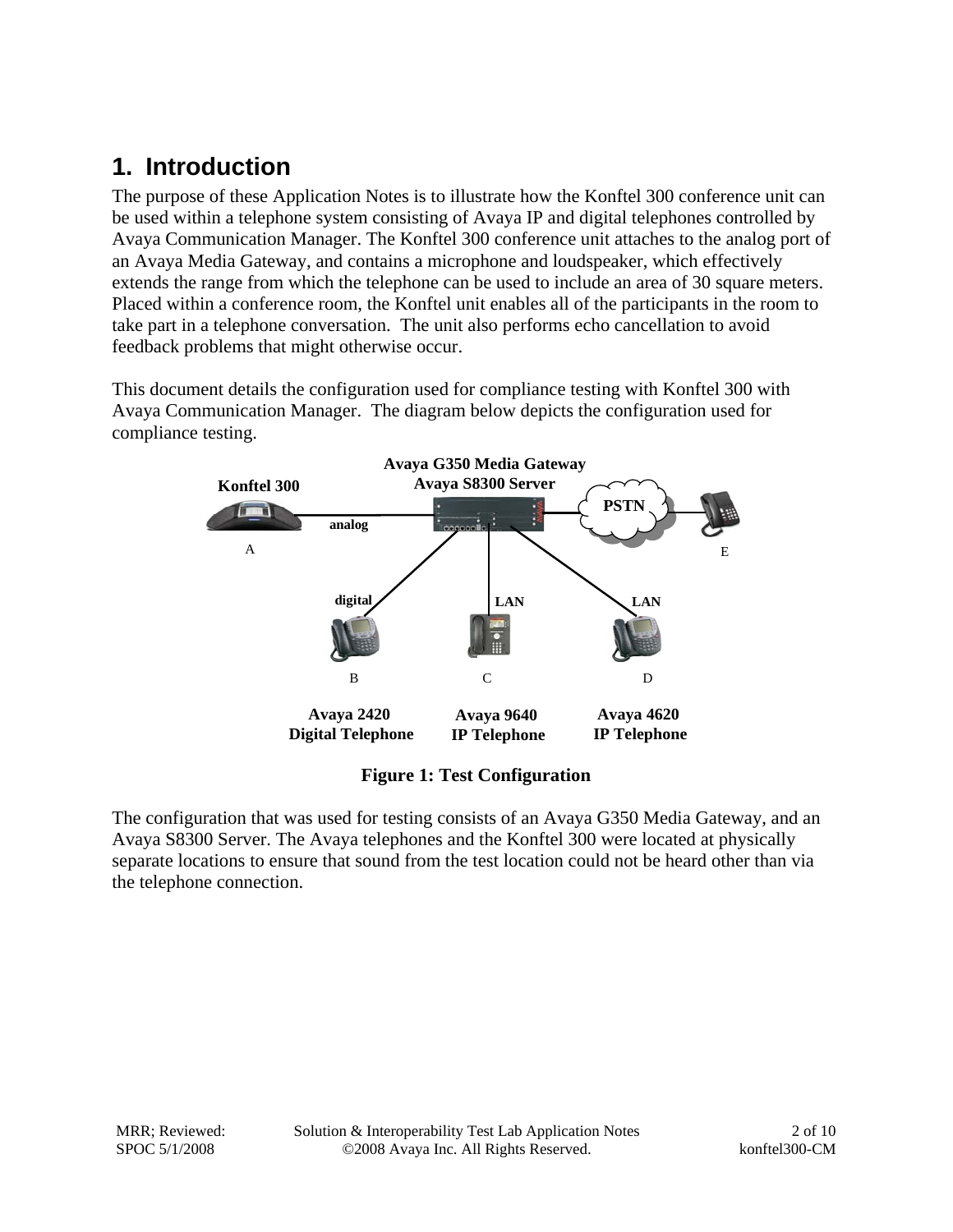The Konftel 300 has a keypad/display, as shown in **Figure 2**.



**Figure 2: Konftel 300 Keypad /Display** 

The "Hold" key alternately blocks/unblocks audio signals in both directions, but the Konftel 300 does not send an indication to Avaya Communication Manager that the "hold" key has been depressed. Consequently, the "hold" key cannot be used to initiate transfer/conference operations. The "off-hook/flash" key must be used for this purpose, in the same manner as the "flash" key is used for Avaya analog telephones: when the Konftel is in the "off hook" state, depression of the "off-hook/flash" key causes the Konftel 300 to send a "flash" signal to Avaya Communication Manager.

The following table contains additional information about each of the telephone endpoints depicted in the System Configuration diagram:

| <b>Phone</b> | Ext   | <b>PSTN Number</b>  | <b>Endpoint</b> |
|--------------|-------|---------------------|-----------------|
| А            | 30201 | 069 9073 9887 30201 | Konftel 300     |
| B            | 38001 |                     | Avaya 2420      |
|              | 30094 |                     | Avaya 9640 IP   |
|              | 38002 |                     | Avaya 4620 IP   |
| E            |       | 069 7505 6174       | PSTN telephone  |
|              | 30000 |                     | <b>AUDIX</b>    |

**Table 1: Extensions Used for Testing**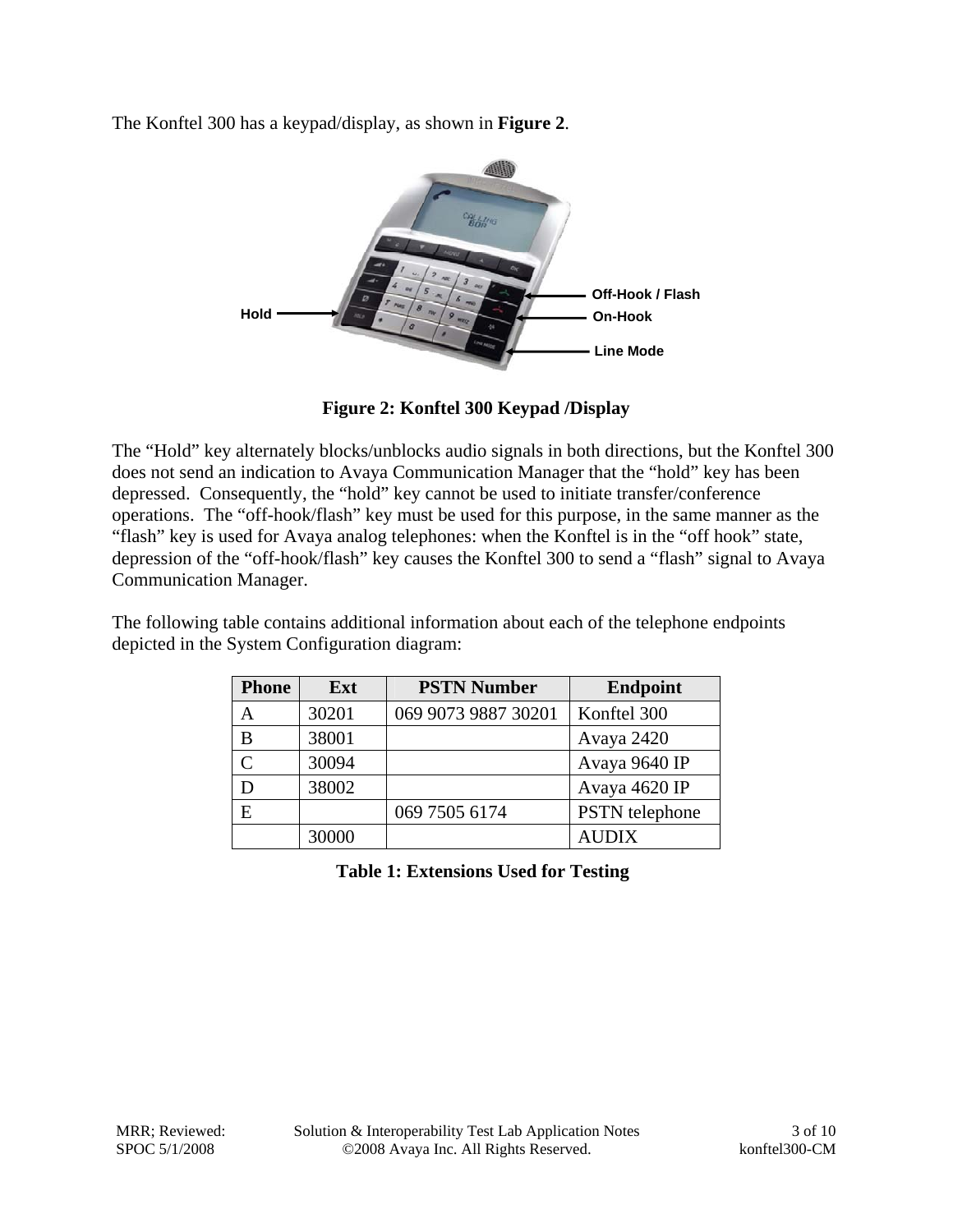## **2. Equipment and Software Validated**

The following equipment and software were used for the sample configuration:

| Equipment                                            | <b>Software Version</b> |  |  |  |  |
|------------------------------------------------------|-------------------------|--|--|--|--|
| Avaya S8300 Server /<br><b>Communication Manager</b> | 5.0 (R015x.00.0.825.4)  |  |  |  |  |
| Avaya G350 Media Gateway                             | 27.26.0                 |  |  |  |  |
| Avaya G350 Analog Interface                          | HW06 / FW089            |  |  |  |  |
| Avaya MM712AP DCP                                    | HW05 / FW009            |  |  |  |  |
| Avaya 2410 Digital Telephone                         | 5.0                     |  |  |  |  |
| Avaya 4620 SIP Telephone                             | 2.2.2                   |  |  |  |  |
| Avaya 9640 H.323 Telephone                           | 1.5                     |  |  |  |  |
| Avaya IA 770 INTUITY AUDIX                           | $N5.0 - 12.0$           |  |  |  |  |
| Konftel 300                                          | 1.8.469 EU              |  |  |  |  |

## **3. Configuration**

## **3.1. Configuration of the Avaya S8300 Media Server**

The configuration and verification operations illustrated in this section were performed using the Avaya Communication Manager System Administration Terminal (SAT).

Although the Avaya IA 770 INTUITY AUDIX voicemail system was used for testing, the configuration of this component is outside the scope of this document.

The configuration of the Avaya Communication Manager interface to the PSTN is outside the scope of this document.

## **3.1.1. Configure Dial Plan**

Use the **change dialplan analysis** command to specify that dialed strings which begin with "3" are extensions. The "\*7" entry is used by the feature codes described in **Table 5**.

| change dialplan analysis |                          | Page 1 of 12       |           |
|--------------------------|--------------------------|--------------------|-----------|
|                          | DIAL PLAN ANALYSIS TABLE |                    |           |
|                          |                          | Percent Full:      | $\sim$ 17 |
|                          |                          |                    |           |
| Dialed Total Call        | Dialed Total Call        | Dialed Total Call  |           |
| String<br>Length Type    | String Length Type       | String Length Type |           |
| 5<br>ext                 |                          |                    |           |
| $*7$<br>4<br>fac         |                          |                    |           |
|                          |                          |                    |           |

#### **Figure 3: Dialplan Analysis Form**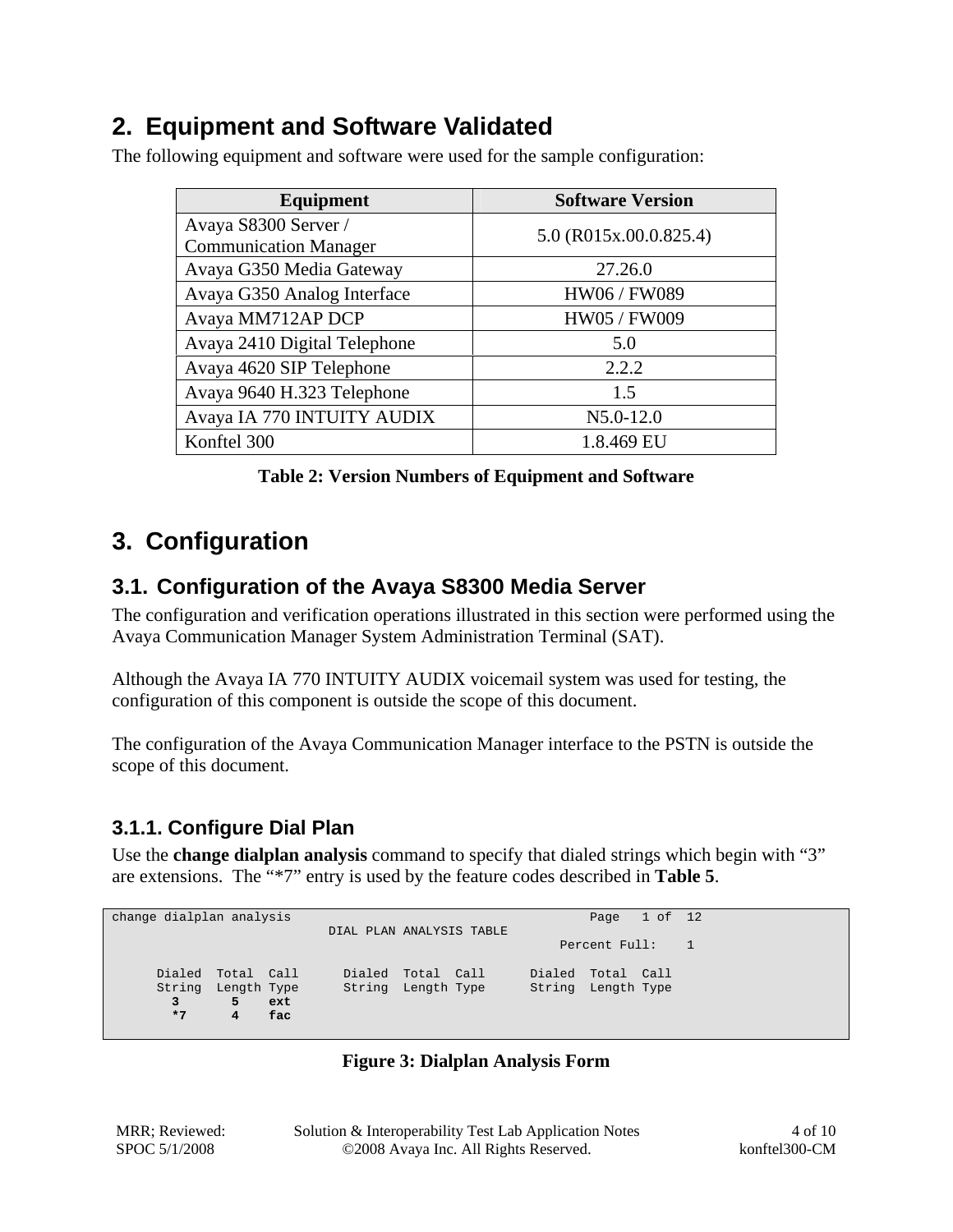### **3.1.2. Configure Interface to Konftel**

Use the **add station <x>** command to allocate a station for Konftel 300 where <x> is the extension for the Konftel unit as shown in **Table 1**.

| <b>Parameter</b>                                        | <b>Usage</b>                                                                                              |  |
|---------------------------------------------------------|-----------------------------------------------------------------------------------------------------------|--|
| Enter the station type for an analog telephone.<br>Type |                                                                                                           |  |
| Port                                                    | Enter the designation for the port interface on the Avaya Media<br>Gateway to which the unit is attached. |  |
| Name                                                    | Enter the name of the user which is to be associated with the phone.                                      |  |

#### **Table 3: Configuration Konftel Station**

| Time of Day Lock Table: |  |  |  |  |
|-------------------------|--|--|--|--|
|                         |  |  |  |  |
|                         |  |  |  |  |
|                         |  |  |  |  |
|                         |  |  |  |  |
|                         |  |  |  |  |
|                         |  |  |  |  |
|                         |  |  |  |  |
|                         |  |  |  |  |
|                         |  |  |  |  |

#### **Figure 4: Konftel Station Form**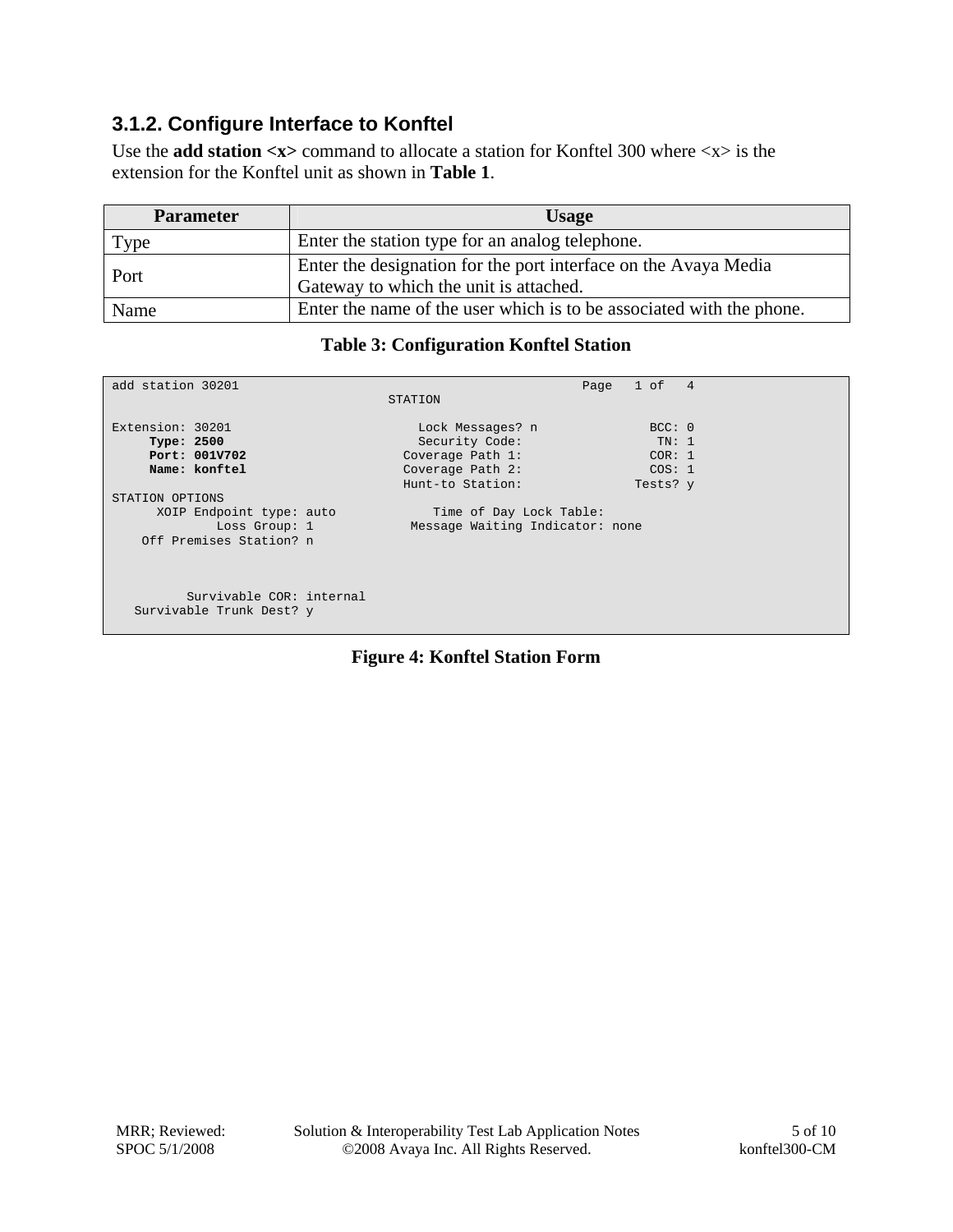### **3.1.3. Configure Avaya Stations**

Use the **add station**  $\langle x \rangle$  command to allocate a stations for Avaya Telephones where  $\langle x \rangle$  is the extension for the each of the units as shown in **Table 1**.

| <b>Parameter</b>     | <b>Usage</b>                                                          |  |
|----------------------|-----------------------------------------------------------------------|--|
| Type                 | Enter the type of station to be configured.                           |  |
| Name                 | Enter the name of the user which is to be associated with the phone.  |  |
| <b>Security Code</b> | Enter a security code, which the telephone can use for authorization. |  |

#### **Table 4: Configuration Konftel Station**

| add station 1             | Page 1 of 5<br>STATION          |
|---------------------------|---------------------------------|
|                           |                                 |
| Extension: 38001          | Lock Messages? n<br>BCC: 0      |
| Type: 4610                | Security Code: XXXXX<br>TN: 1   |
| Port: S00009              | Coverage Path 1: 99<br>COR: 1   |
| Name: extn 38001          | Coverage Path 2:<br>COS: 1      |
|                           | Hunt-to Station:                |
| STATION OPTIONS           |                                 |
|                           | Time of Day Lock Table:         |
| Loss Group: 19            | Personalized Ringing Pattern: 1 |
|                           | Message Lamp Ext: 38001         |
| Speakerphone: 2-way       | Mute Button Enabled? y          |
|                           |                                 |
| Display Language: english |                                 |
| Survivable GK Node Name:  |                                 |
| Survivable COR: internal  | Media Complex Ext:              |
| Survivable Trunk Dest? y  | IP SoftPhone? n                 |
|                           |                                 |
|                           |                                 |
|                           |                                 |
|                           |                                 |
|                           | Customizable Labels? y          |
|                           |                                 |

**Figure 5: Konftel Station Form**

### **3.1.4. Configure Access to Extended Features**

Use the **change feature-access-codes** command to assign unused feature codes to those features used by the Konftel 300 as shown in the following **Table 5**. Note the "\*7" entry for the dial plan shown in **Figure 3** is used by these entries.

| <b>Parameter</b>     | <b>Usage</b>                                                     |
|----------------------|------------------------------------------------------------------|
| Last number dialed   | This is required to allow the Konftel to redial the last number. |
| Access Code $(p, 2)$ |                                                                  |
| Send All Calls       | This is required to activate coverage.                           |
| Activation (p. 3)    |                                                                  |
| Send All Calls       | This is required to deactivate coverage.                         |
| Deactivation (p. 3)  |                                                                  |

#### **Table 5: Parameters for the Feature Access Codes**

MRR; Reviewed: SPOC 5/1/2008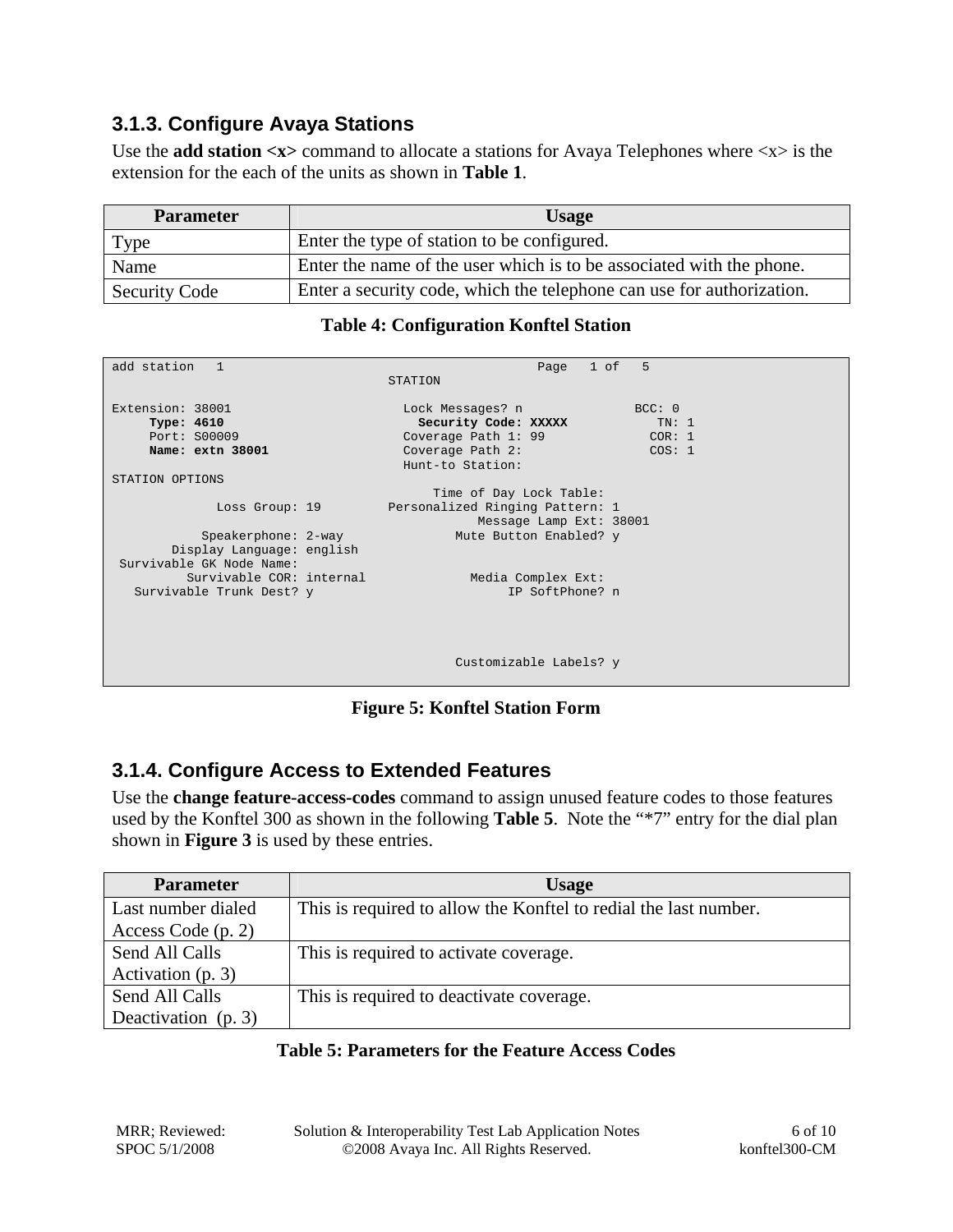| change feature-access-codes                        | Page               | 2 of | 5 |  |
|----------------------------------------------------|--------------------|------|---|--|
| FEATURE ACCESS CODE (FAC)                          |                    |      |   |  |
| Contact Closure Pulse Code: *726                   |                    |      |   |  |
| Data Origination Access Code: *727                 |                    |      |   |  |
| Data Privacy Access Code: *728                     |                    |      |   |  |
| Directed Call Pickup Access Code: *729             |                    |      |   |  |
| Directed Group Call Pickup Access Code: *730       |                    |      |   |  |
| Emergency Access to Attendant Access Code: *731    |                    |      |   |  |
| EC500 Self-Administration Access Code: *732        |                    |      |   |  |
| Enhanced EC500 Activation: *733                    | Deactivation: *734 |      |   |  |
| Enterprise Mobility User Activation: *735          | Deactivation: *736 |      |   |  |
| Extended Call Fwd Activate Busy D/A *737 All: *738 | Deactivation: *739 |      |   |  |
| Extended Group Call Pickup Access Code:            |                    |      |   |  |
| Facility Test Calls Access Code: *741              |                    |      |   |  |
| Flash Access Code: *742                            |                    |      |   |  |
| Group Control Restrict Activation: *743            | Deactivation: *744 |      |   |  |
| Hunt Group Busy Activation: *745                   | Deactivation: *746 |      |   |  |
| ISDN Access Code:                                  |                    |      |   |  |
| Last Number Dialed Access Code: *748               |                    |      |   |  |
| Leave Word Calling Message Retrieval Lock: *749    |                    |      |   |  |
| Leave Word Calling Message Retrieval Unlock: *750  |                    |      |   |  |
|                                                    |                    |      |   |  |

### **Figure 6: Feature Access Code Form, Page 2**

| change feature-access-codes                                           | 5<br>3 of<br>Page |  |  |  |
|-----------------------------------------------------------------------|-------------------|--|--|--|
| FEATURE ACCESS CODE (FAC)                                             |                   |  |  |  |
| Leave Word Calling Send A Message: *751                               |                   |  |  |  |
| Leave Word Calling Cancel A Message: *752                             |                   |  |  |  |
| Limit Number of Concurrent Calls Activation: *753  Deactivation: *754 |                   |  |  |  |
| Malicious Call Trace Activation:                                      | Deactivation:     |  |  |  |
| Meet-me Conference Access Code Change: *757                           |                   |  |  |  |
|                                                                       |                   |  |  |  |
| PASTE (Display PBX data on Phone) Access Code: *758                   |                   |  |  |  |
| Personal Station Access (PSA) Associate Code:                         | Dissociate Code:  |  |  |  |
| Per Call CPN Blocking Code Access Code: *761                          |                   |  |  |  |
| Per Call CPN Unblocking Code Access Code: *762                        |                   |  |  |  |
|                                                                       |                   |  |  |  |
| Priority Calling Access Code: *763                                    |                   |  |  |  |
| Program Access Code: *764                                             |                   |  |  |  |
|                                                                       |                   |  |  |  |
| Refresh Terminal Parameters Access Code: *765                         |                   |  |  |  |
| Remote Send All Calls Activation: *766    Deactivation: *767          |                   |  |  |  |
| Self Station Display Activation:                                      |                   |  |  |  |
| Send All Calls Activation: *769 Deactivation: *770                    |                   |  |  |  |
| Station Firmware Download Access Code: *771                           |                   |  |  |  |
|                                                                       |                   |  |  |  |

**Figure 7: Feature Access Codes Form, Page 3**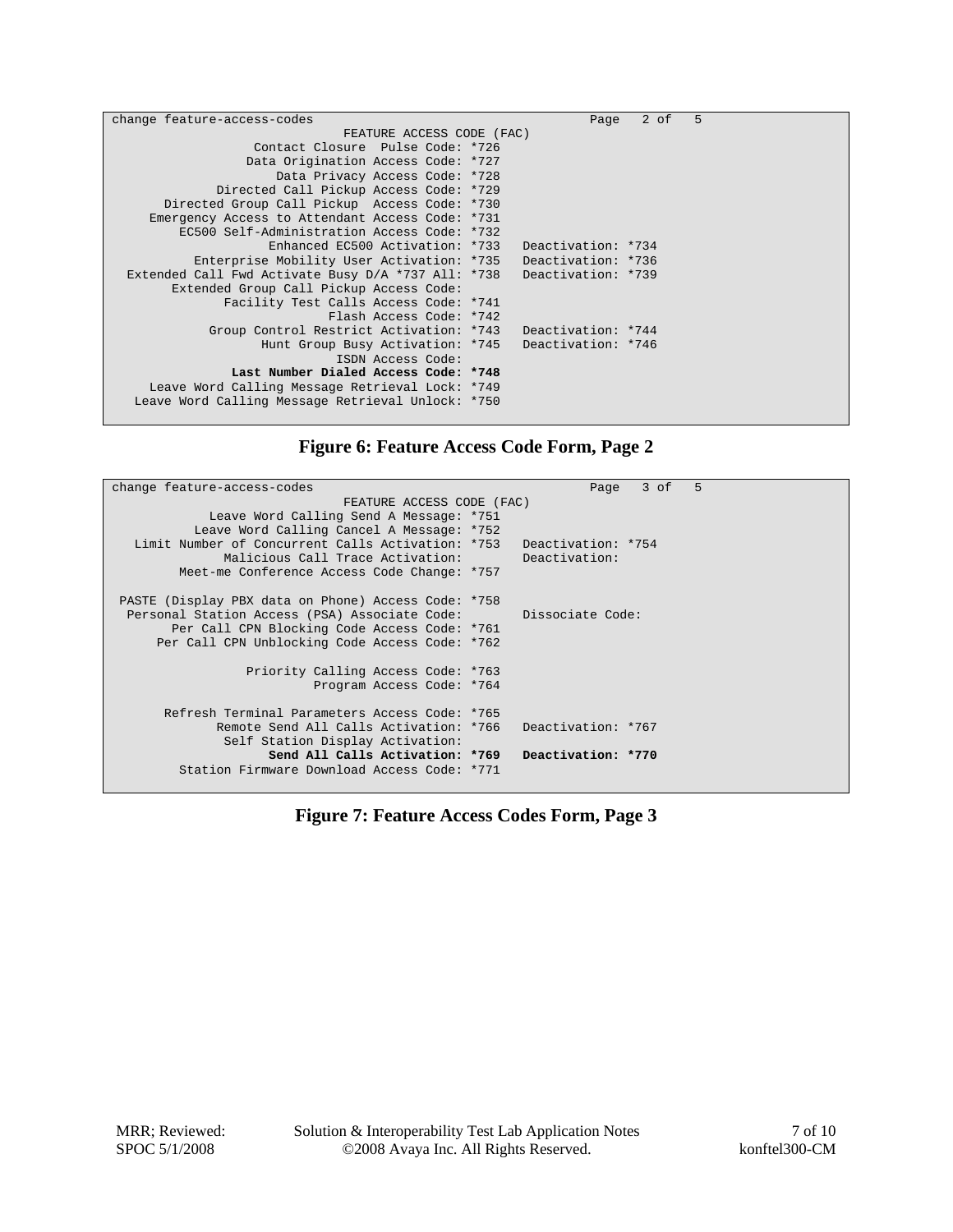## **3.2. Configuration of the Konftel units**

The Konftel 300, as shown in **Figure 2**, can be configured via its keypad.

Use the "Line Mode" key to select "ANALOGUE" mode.

Testing with Avaya Communication Manager was done with a flash value of 60ms. The Konftel 300 flash duration can be configured via its keypad via the following sequence:

- **Press the "Menu" key**
- Push the "down" key to select "SETTINGS"
- $\blacksquare$  Push the "OK" key
- **Push the "down" key repeatedly to select "FLASH/R"**
- $\blacksquare$  Push the "OK" key
- Push the "up" and "down" keys as required to select the desired flash time value (60ms 600ms)
- Push the "OK" key to select the desired flash time
- **Push the "MENU" key to exit the menu**

## **4. Verification Steps**

- Use the Konftel 300 to make a call to another extension. Verify that both parties can hear each other well.
- Verify that the Konftel 300 can initiate transfer and conference operations using its "flash" key.
- Verify that the keypad keys on the Konftel 300 can be used to navigate the menu of a voice mail system or other service.
- Verify that Konftel 300 can redial numbers using the "Last Number Dialed" access code".
- Verify that Konftel 300 can activate/deactivate voicemail coverage via the "Send All Calls Activation/Deactivation" access codes.

# **5. Support**

Support for Konftel products is available at

- Web-based support: http://www.konftel.com/
- Email: info@konftel.com
- International help desk:  $+4690706489$
- North American help:  $+1866-606-4728$

# **6. Conclusion**

The Konftel 300 conference unit can be attached to the analog port of an Avaya Media Gateway to enable all those present in a room to participate in a telephone conversation. The configuration described in these Application Notes has been successfully compliance tested.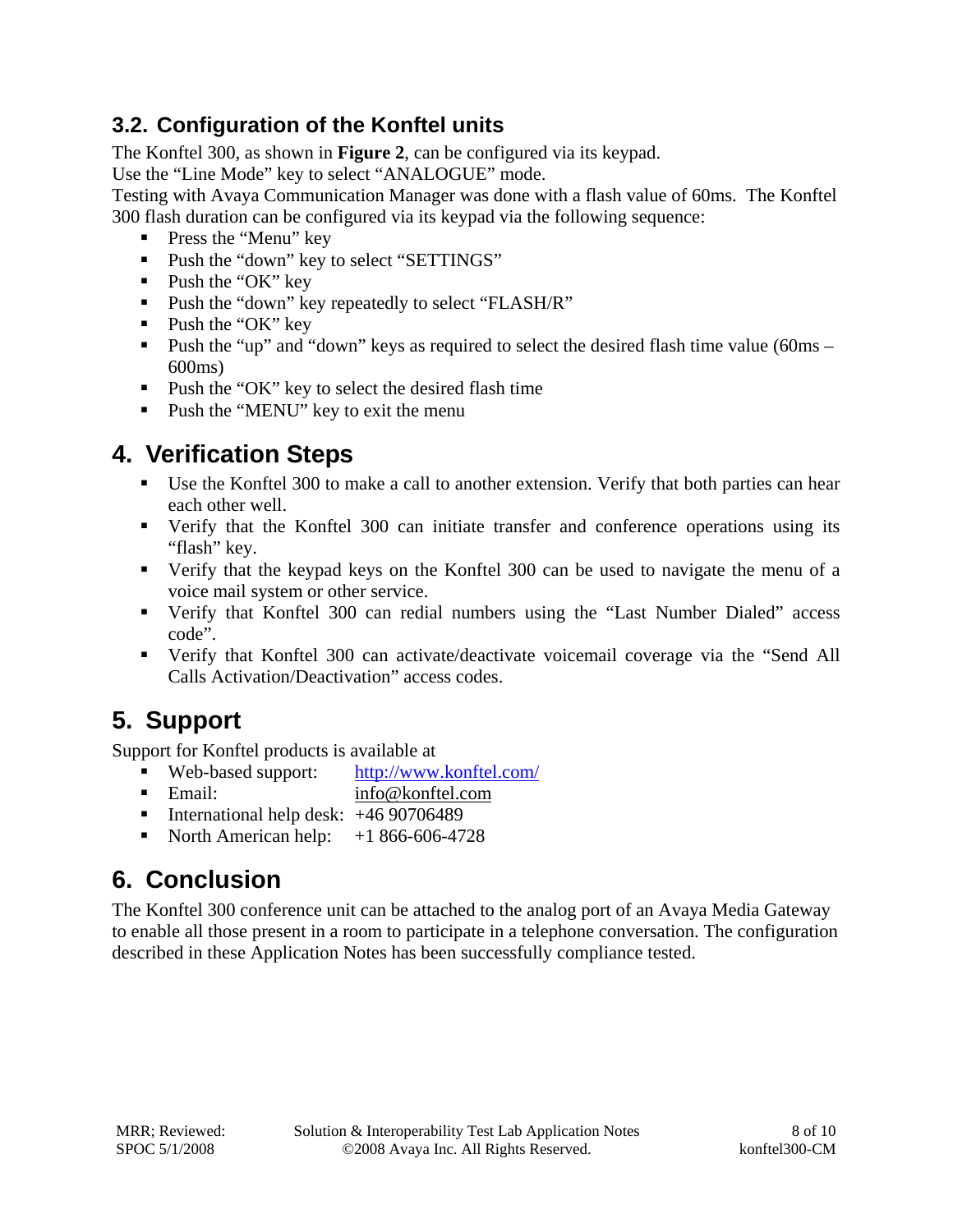## **7. Additional References**

This section references documentation relevant to these Application Notes. The Avaya product documentation is available at http://support.avaya.com.

- [1] *Administrator Guide for Avaya Communication Manager*, January 2008, Issue 4.0, Document Number 03-300509.
- [2] *Feature Description and Implementation for Avaya Communication Manager,* January 2008, Issue 6, Document Number 555-245-205.
- [3] *User Guide Konftel 300 (English)*, available at www.konftel.se.